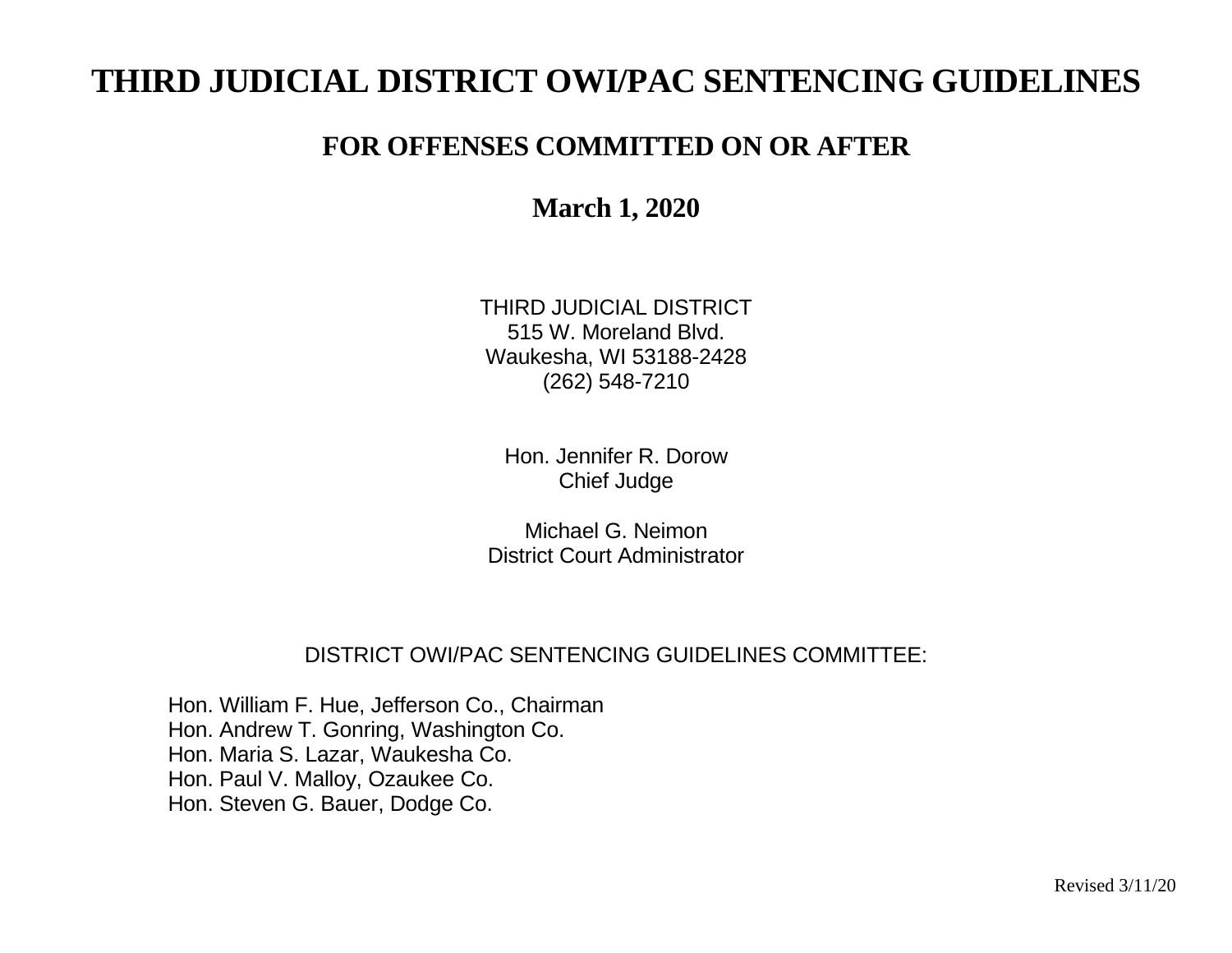### **SENTENCE OPTIONS/ALTERNATIVES**

#### Alcohol Assessment and Driver Safety Plan. **(All offenses)**

- Court may order the safety plan to include effect on any victim or victim's family. **(All offenses)**
- Court may order community service work that demonstrates adverse effects of abuse (and a reasonable fee). (All offenses)
- Court may order a visit to a site that demonstrates adverse effects of abuse (and a reasonable fee). (All offenses)
- Court must order community service to pay off fine, if a finding is made that there is an inability to pay.
- Court may also order restitution. **(All offenses)**
- Court may, after a finding of inability to pay, reduce the costs or forfeiture and order the person to pay the difference toward the cost of the alcohol assessment and driver safety plan. **(All offenses)**

IGNITION INTERLOCK OF OWNED VEHICLE (IID). Required for all offenses except for 1<sup>st</sup> offense with BAC under .15. Note: IID may start\end on a **different date than revocation as revocation period is extended by any imprisonment imposed. 343.30(1r). (The law provides for reduced cost of installation if defendant is found to be indigent.**). Court may order a motor vehicle owned and operated by a violator to be seized and forfeited. **(3rd offense and above only)** 

PROBATION: **Probation may be ordered in some OWI/PAC cases. However, because it is not a "sentence" the law does not require guidelines relating to probation (346.65(2m)). In probation cases, it is suggested that a longer stayed sentence be paired with a shorter condition time in jail. Conditional jail time in OWI/PAC cases do earn good time (973.09(1)). In-any-event, condition time must be equal to at least the mandatory minimum jail sentence.** 

RESTRICTED\CONROLLED SUBSTANCE CASES: **Guidelines are not required for Restricted\Controlled Substance offenses. There, however, now is a column with suggested guidelines for "drugged" driving to be used as a starting point together with consideration of the type of drug used.**

DRIVER IMPROVEMENT AND SAFE RIDE PROGRAM SURCHARGES: (1) a person who fails to pay the Driver Improvement Surcharge or the Safe Ride Program Surcharge within 60 days is subject to license suspension under §343.30(1z); (2) the surcharge may not be satisfied through community service work..

#### **MITIGATING AND AGGRAVATING FACTORS TO BE CONSIDERED IN SENTENCING**

#### **MITIGATING FACTORS:**

\*Age of prior OWI/PAC Offense/Conviction: \*Pre-conviction assessment and treatment; \*Verifiable consistent sobriety; \*Good driving record; \*Minimal poor driving; \*Cooperation with authorities; \*Positive attitude/steps toward problem recognition; \*If "drugged" driving is substance THC?; \*In "drugged" driving cases-preconviction problem recognition on treatment.

#### **AGGRAVATING FACTORS:**

\*Poor driving; \*Accident or injury involved; \*Poor prior driving record; \*Lack of remorse; \*Recent prior OWI/PAC Offense/Conviction; \*Combination of alcohol and controlled substance abuse; \*Operating without valid driving privileges (i.e. OAR, OAS, OWL, HTO); \*Circumstances of consumption (Binge drinking, amount consumed, medication use, etc.); \*Poor/limited problem recognition as evidenced by prior treatment history or lack thereof; \*Uncooperative/belligerent/violent toward arresting officer; \*Prior uncounted offenses for OWI/PAC; \*Failure to comply with obligations under Wisconsin's Implied Consent Law; \*Passenger in vehicle; \*If "drugged" driving is substance heroin, opioid or methamphetamine?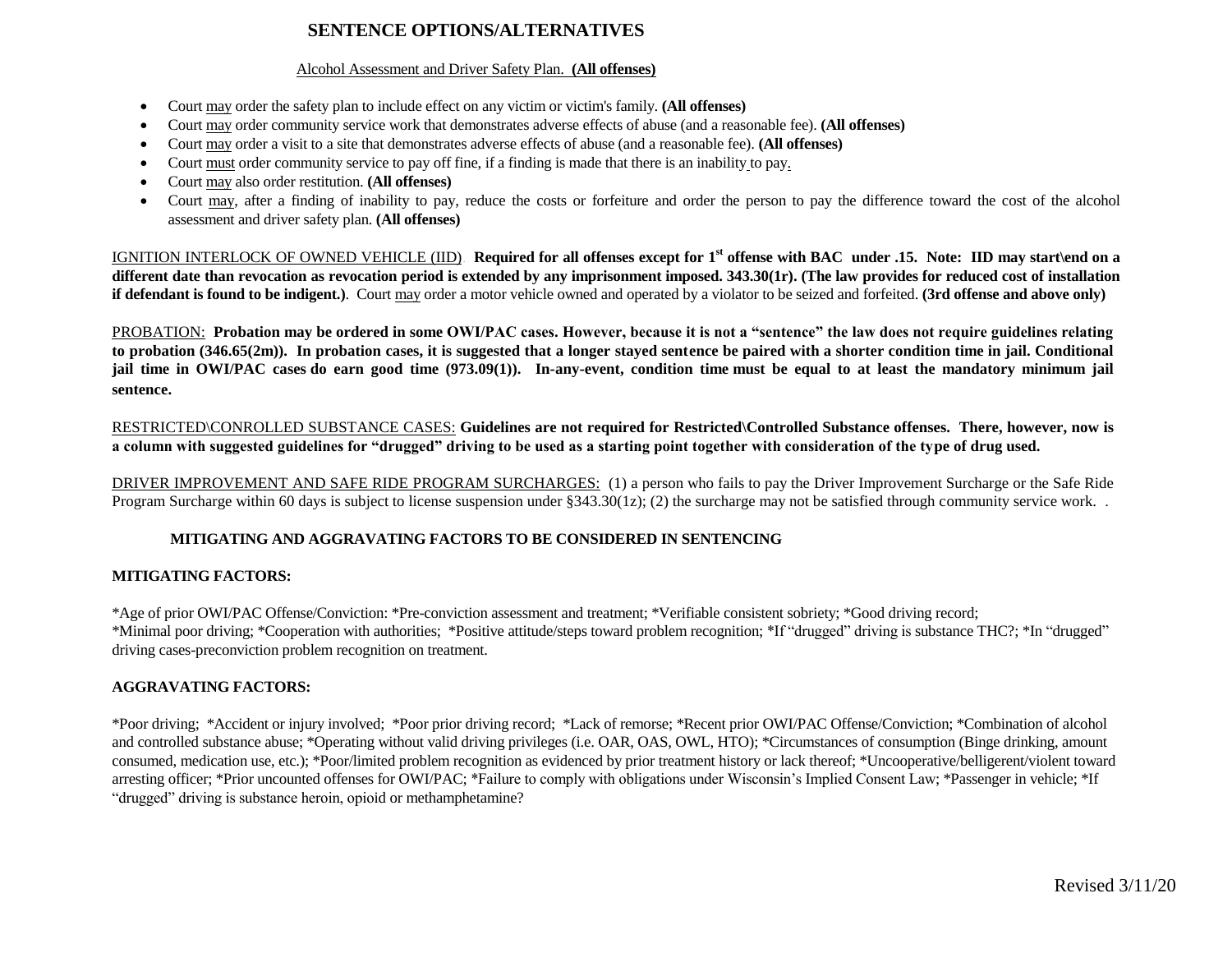## Modifications to OWI Guidelines

#### **January 1, 2017 modifications:**

2015 Wisconsin Act 371 made all  $4<sup>th</sup>$  offense OWI violations Class H felonies

All references to refusal as a factor for increased penalties have been removed in light of Birchfield vs. North Dakota, 579 U.S. 136 S.Ct. 2160(2016). Mitigating & Aggravating Factors were modified to add "drugged" driving language and passenger in vehicle.

#### **November 8, 2018 amended modifications:**

On OWI/PAC 3<sup>rd</sup>, 4<sup>th</sup>, 5<sup>th</sup> & 6<sup>th</sup> offenses, minimum and maximum fines are doubled where BAC is .17 to .199, Tripled where BAC is .20 to .249 and quadrupled where BAC is .25 or above. If charged, this an additional element of the crime.

"Drugged Driving" column added to all offenses

#### **December 1, 2018 modifications:**

**DOT Revocations for Life & Occupational criteria:** While Sec. 346.65 sets a specific revocation penalty range for violations under Sec. 346.63 (1) (a) and (b), under Sec. 343.31 (1m) (b)(effective date December 1, 2018), the Department shall revoke the person's license "for life" and they will not be eligible for occupational for 10 years. See **Wisconsin Legislative Council Act Memo** for 2017 Wisconsin Act 172 (2017 Senate Bill 135) entitled "Permanent Driver License Revocation." It provides: **"2017 Wisconsin Act 172 requires the Department of Transportation (DOT) to revoke the operating privilege of a person permanently under certain circumstances. Under the Act, DOT must revoke a person's operating privilege if the pers7on is convicted, revoked, or suspended for four or more operating while intoxicated (OWI) offenses and the fourth OWI offense occurs within 15 years of the previous offense. DOT must also permanently revoke a person's license if the total number of convictions for homicide by intoxicated use of a vehicle and injury by intoxicated use of a vehicle in the person's lifetime plus the person's total number of OWI convictions, revocations or suspensions within a 25-year period equals two or more and the person has two or more qualifying convictions**."

#### **2020 Modifications (2019 Wisconsin Act 106):**

Increased Jail/Initial Confinement for  $5<sup>th</sup> - 6<sup>th</sup>$  offense from "6 months - 2 years" to "18 months - 3 years"

Increased Jail/Initial Confinement for  $5<sup>th</sup> - 6<sup>th</sup>$  offense Aggravating Factors .25 and above from "2 yrs – 3 years".

Increased Jail/Initial Confinement for  $10<sup>th</sup>$  or Greater Offense Aggravating Factors .20 to .249 from "6 yrs – 7 years".

#### February 25, 2020 Modification

See State v Neill, 2020 WI 15, for discussion of how to calculate fines using the "penalty enhancers" for doubling, tripling and quadrupling fines.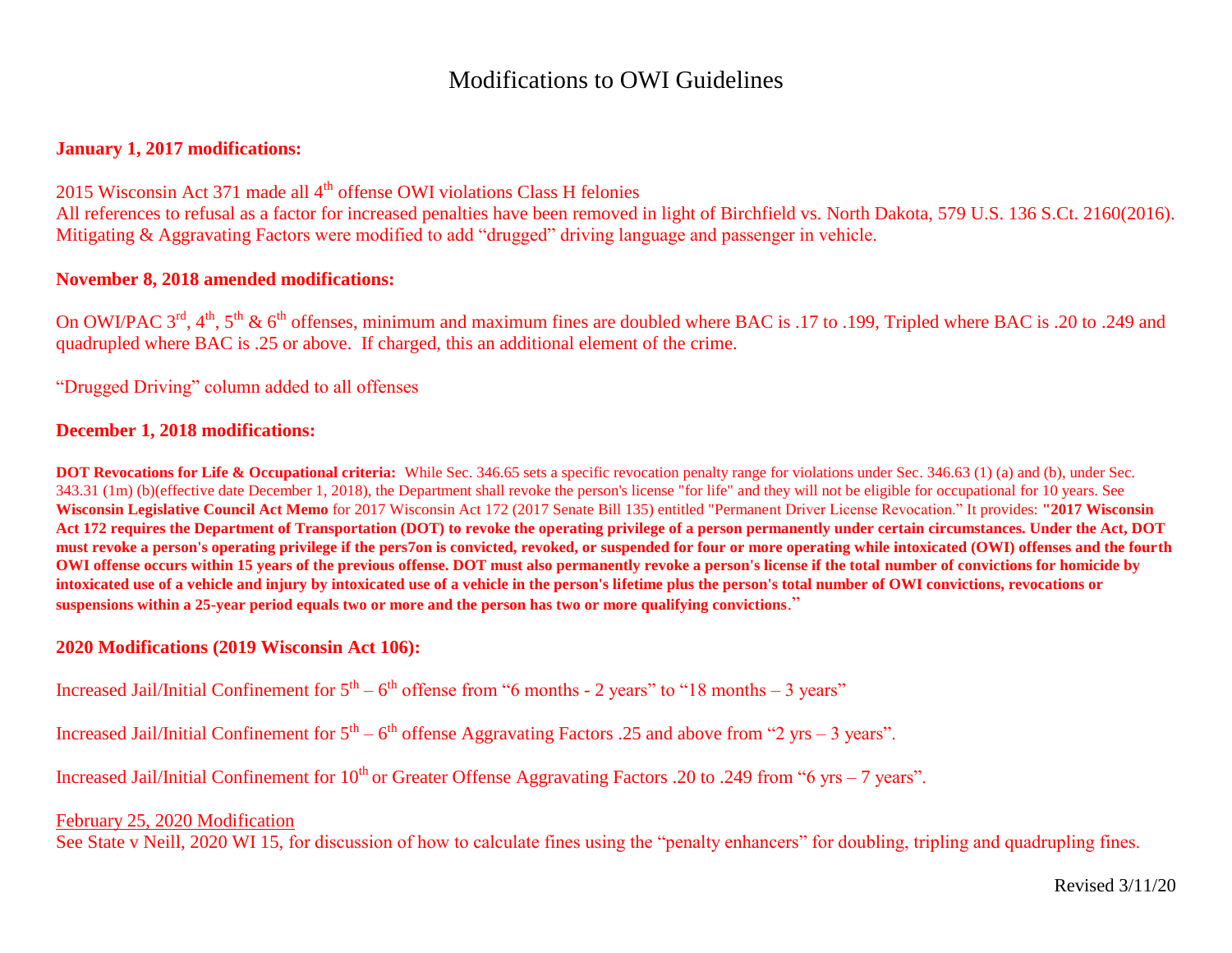#### **PENALTY RANGES PER STATUTE**

|                                                         | <b>1st Offense</b> | <b>1st Offense</b>                       | 2nd Offense      | 3rd Offense     | 4th Offense +   |
|---------------------------------------------------------|--------------------|------------------------------------------|------------------|-----------------|-----------------|
|                                                         |                    | A crime with minor<br>passenger under 16 | (Misdemeanor)    | (Misdemeanor)   | (Misdemeanor)   |
| Fine or Forfeiture ****                                 | $$150 - 300$       | $$350 - $1,100$                          | $$350 - $1,100$  | $$600 - $8,000$ | $$600 - $2,000$ |
| <b>Penalty Assessment</b>                               | 26%                | 26%                                      | 26%              | 26%             | 26%             |
| Jail Assessment                                         | \$10               | \$10                                     | \$10             | 1% (\$10 min)   | 1% (\$10 min)   |
| <b>Justice Information Service Fee</b>                  | \$21.50            | \$21.50                                  | none             | none            | none            |
| <b>Court Support Services Fee</b>                       | \$68               | \$68                                     | none             | none            | none            |
| Victim-Witness Surcharge                                | None               | None                                     | \$67             | \$67            | \$67            |
| <b>Court Costs</b>                                      | \$25               | \$25                                     | \$163            | \$163           | \$163           |
| <b>DNA Surcharge</b>                                    |                    | \$200                                    | \$200            | \$200           | \$200           |
| Driver Improvement Surcharge                            | \$435              | \$435                                    | \$435            | \$435           | \$435           |
| Safe Ride Program                                       | \$50               | \$50                                     | \$50             | \$50            | \$50            |
| Crime Lab.& Drug Assessment                             | \$13               | \$13                                     | \$13             | \$13            | \$13            |
| Ignition Interlock Device                               | .15 > \$50         | .15 > \$50                               | \$50             | \$50            | \$50            |
| Jail\Initial Confinement                                | none               | 5 days to 6 mos.                         | 5 days to 6 mos. | 45 days to 1 yr | 60 days to 1 yr |
| <b>Extended Supervision</b>                             |                    |                                          |                  |                 | N/A             |
| Revocation*                                             | 6-9 months         | 12-18 months                             | 12-18 months     | 24-36 months    | 24-36 months    |
| (No Refusal) Waiting period for<br>occupational license | None               | 60 days**                                | 60 days**        | 90 days**       | 90 days**       |
| (Refusal) Waiting period for<br>occupational license    | 30 days            | 90 days**                                | 90 days**        | 120 days**      | 120 days**      |

\* Revocation period order shall be extended by length of any imprisonment ordered. 343.30(1r) Also, If second offense or higher, revocation minimums and maximums are doubled if minor passenger under 16 years of age. 343.30(1q)b 4m

\*\*Must complete Alcohol Assessment and be in compliance with drivers safety plan and absolute sobriety during use

\*\*\*Driver Improvement/Safe Ride: Failure to pay in 60 days is subject to license suspension (§343.30(1z)); the surcharge may not be satisfied through community service work.

\*\*\*\*On OWI/PAC 3<sup>rd</sup>, 4<sup>th</sup>, 5<sup>th</sup> & 6<sup>th</sup> offenses, minimum and maximum fines are doubled where BAC is .17 to .199, Tripled where BAC is .20 to .249 and quadrupled where BAC is .25 or above \. If charged, this an additional element of the crime. See State v Neill, 2020 WI 15.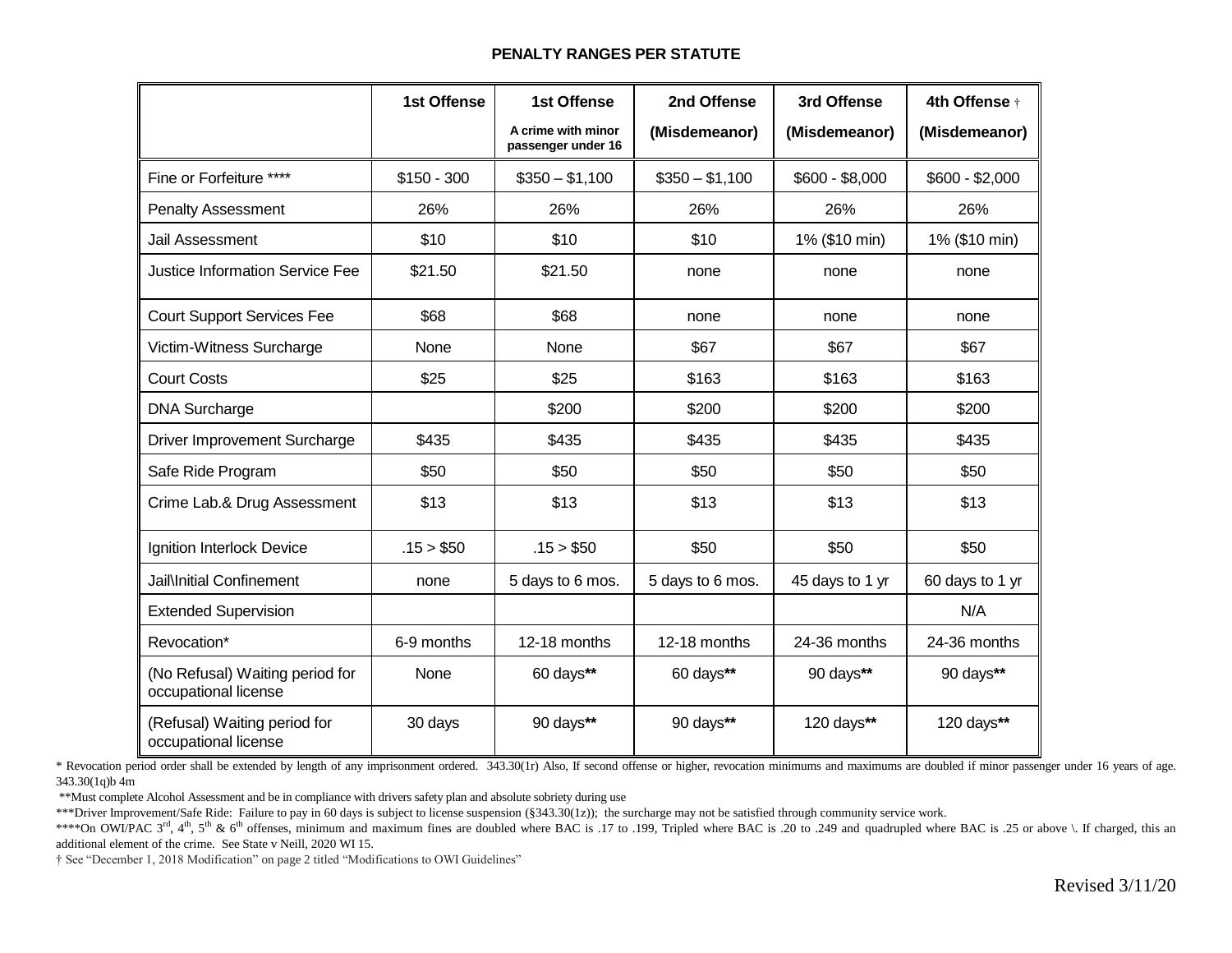#### **PENALTY RANGES PER STATUTE**

|                                                         | 4th Offense +    | $5^{th}$ – $6^{th}$ Offense $\dagger$ | $7^{th}$ – 9 <sup>th</sup> Offense $\dagger$ | 10th Offense +    |
|---------------------------------------------------------|------------------|---------------------------------------|----------------------------------------------|-------------------|
|                                                         | (Felony)         | (Felony)                              | (Felony)                                     | Or Higher(Felony) |
| Fine or Forfeiture****                                  | \$600 - \$40,000 | \$600 - \$40,000                      | Up to \$25,000                               | Up to \$25,000    |
| <b>Penalty Assessment</b>                               | 26%              | 26%                                   | 26%                                          | 26%               |
| Jail Assessment                                         | 1% (\$10 min)    | 1% (\$10 min)                         | 1% (\$10 min)                                | 1% (\$10 min)     |
| <b>Justice Information Service Fee</b>                  | none             | none                                  | none                                         | none              |
| <b>Court Support Services Fee</b>                       | none             | none                                  | none                                         | none              |
| Victim-Witness Surcharge                                | \$92             | \$92                                  | \$92                                         | \$92              |
| <b>Court Costs</b>                                      | \$163            | \$163                                 | \$163                                        | \$163             |
| <b>DNA Surcharge</b>                                    | \$250            | \$250                                 | \$250                                        | \$250             |
| <b>Driver Improvement Surcharge</b>                     | \$435            | \$435                                 | \$435                                        | \$435             |
| Safe Ride Program                                       | \$50             | \$50                                  | \$50                                         | \$50              |
| Crime Lab.& Drug Assessment                             | \$13             | \$13                                  | \$13                                         | \$13              |
| Ignition Interlock Device                               | \$50             | \$50                                  | \$50                                         | \$50              |
| Jail\Initial Confinement                                | 4 mos. to 3 yrs  | 6 mos. to 3 yrs                       | 3 yrs to 5 yrs                               | $6 - 10$ years    |
| <b>Extended Supervision</b>                             | Up to 3 years    | Up to 3 years                         | Up to 5 years                                | Up to 5 years     |
| Revocation*                                             | 24-36 months     | 24-36 months                          | 24-36 months                                 | 24-36 months      |
| (No Refusal) Waiting period for<br>occupational license | 90 days**        | 90 days**                             | 90 days**                                    | 90 days**         |
| (Refusal) Waiting period for<br>occupational license    | 120 days**       | 120 days**                            | 120 days**                                   | 120 days**        |

\* Revocation period order shall be extended by length of any imprisonment ordered. 343.30(1r) Also, If second offense or higher, revocation minimums and maximums are doubled if minor passenger under 16 years of age. 343.30(1q)b 4m

\*\*Must complete Alcohol Assessment and be in compliance with drivers safety plan and absolute sobriety during use

\*\*\*Driver Improvement/Safe Ride: Failure to pay in 60 days is subject to license suspension (§343.30(1z)); the surcharge may not be satisfied through community service work

\*\*\*\* On OWI/PAC 3<sup>rd</sup>, 4<sup>th</sup>, 5<sup>th</sup> & 6<sup>th</sup> offenses, minimum and maximum fines are doubled where BAC is .17 to .199, Tripled where BAC is .20 to .249 and quadrupled where BAC is .25 or above \. If charged, this an additional element of the crime. See State v Beukk, 2020 WI 15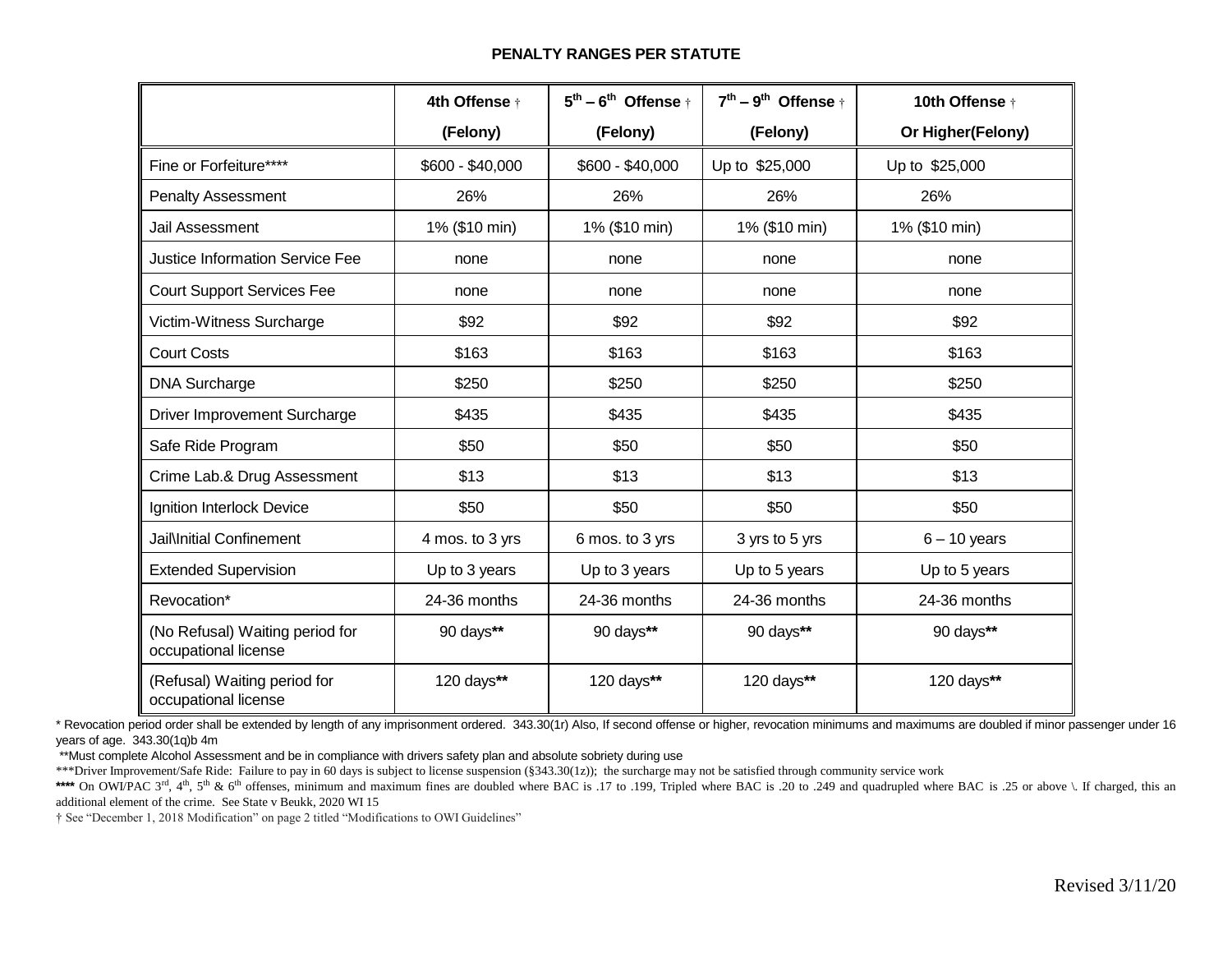### **First Offense**

| <b>Mitigating Factors</b>                                                                     |             |             |             |            |                                  |  |  |  |  |
|-----------------------------------------------------------------------------------------------|-------------|-------------|-------------|------------|----------------------------------|--|--|--|--|
| <b>Bac Level</b>                                                                              | .08 to .149 | .15 to .199 | .20 to .249 |            | 1.25 and above TDrugged" Driving |  |  |  |  |
| <b>Forfeiture</b>                                                                             | 150.00      | 200.00      | 250.00      | 300.00     | 200.00                           |  |  |  |  |
| Penalty Surcharge (26%)                                                                       | 39.00       | 52.00       | 65.00       | 78.00      | 52.00                            |  |  |  |  |
| Ignition Interlock Device                                                                     |             | 50.00       | 50.00       | 50.00      | 50.00                            |  |  |  |  |
| Jail Surcharge                                                                                | 10.00       | 10.00       | 10.00       | 10.00      | 10.00                            |  |  |  |  |
| Justice Information Service Fee                                                               | 21.50       | 21.50       | 21.50       | 21.50      | 21.50                            |  |  |  |  |
| Court Support Services Fee                                                                    | 68.00       | 68.00       | 68.00       | 68.00      | 68.00                            |  |  |  |  |
| <b>Court Costs</b>                                                                            | 25.00       | 25.00       | 25.00       | 25.00      | 25.00                            |  |  |  |  |
| Driver Improvement Surcharge                                                                  | 435.00      | 435.00      | 435.00      | 435.00     | 435.00                           |  |  |  |  |
| Safe Ride Program                                                                             | 50.00       | 50.00       | 50.00       | 50.00      | 50.00                            |  |  |  |  |
| Crime Lab. & Drug Surcharge                                                                   | 13.00       | 13.00       | 13.00       | 13.00      | 13.00                            |  |  |  |  |
| <b>Total Financial</b>                                                                        | \$811.50    | \$924.50    | \$987.50    | \$1,050.50 | \$924.50                         |  |  |  |  |
| <b>Revocation</b>                                                                             | 6 months    | 7 months    | 8 months    | 9 months   | 6 months                         |  |  |  |  |
| <b>IIID</b>                                                                                   |             | 12 months*  | 12 months*  | 12 months* | 12 months*                       |  |  |  |  |
| * If IID is ordered ona 1st offense the IID order must be for a period of 1 year. 343.301(2m) |             |             |             |            |                                  |  |  |  |  |

### **Aggravating Factors**

| <b>Bac Level</b>                                                                                                                                                                                                                                                                                                                                                                                   | .08 to .149 | .15 to .199 | .20 to .249 |            | │.25 and above∥ "Drugged" Driving ∥ |
|----------------------------------------------------------------------------------------------------------------------------------------------------------------------------------------------------------------------------------------------------------------------------------------------------------------------------------------------------------------------------------------------------|-------------|-------------|-------------|------------|-------------------------------------|
| Forfeiture                                                                                                                                                                                                                                                                                                                                                                                         | 200.00      | 250.00      | 300.00      | 300.00     | 300.00                              |
| Penalty Surcharge (26%)                                                                                                                                                                                                                                                                                                                                                                            | 52.00       | 65.00       | 78.00       | 78.00      | 78.00                               |
| Ignition Interlock Device                                                                                                                                                                                                                                                                                                                                                                          |             | 50.00       | 50.00       | 50.00      | 50.00                               |
| Jail Surcharge                                                                                                                                                                                                                                                                                                                                                                                     | 10.00       | 10.00       | 10.00       | 10.00      | 10.00                               |
| Justice Information Service Fee                                                                                                                                                                                                                                                                                                                                                                    | 21.50       | 21.50       | 21.50       | 21.50      | 21.50                               |
| <b>Court Support Services Fee</b>                                                                                                                                                                                                                                                                                                                                                                  | 68.00       | 68.00       | 68.00       | 68.00      | 68.00                               |
| <b>Court Costs</b>                                                                                                                                                                                                                                                                                                                                                                                 | 25.00       | 25.00       | 25.00       | 25.00      | 25.00                               |
| <b>Driver Improvement Surcharge</b>                                                                                                                                                                                                                                                                                                                                                                | 435.00      | 435.00      | 435.00      | 435.00     | 435.00                              |
| Safe Ride Program                                                                                                                                                                                                                                                                                                                                                                                  | 50.00       | 50.00       | 50.00       | 50.00      | 50.00                               |
| Crime Lab. & Drug Surcharge                                                                                                                                                                                                                                                                                                                                                                        | 13.00       | 13.00       | 13.00       | 13.00      | 13.00                               |
| <b>Total Financial</b>                                                                                                                                                                                                                                                                                                                                                                             | \$874.50    | \$987.50    | \$1,050.50  | \$1,050.50 | \$1,050.50                          |
| <b>Revocation</b>                                                                                                                                                                                                                                                                                                                                                                                  | 6 months    | 7 months    | 8 months    | 9 months   | 8-9 months                          |
| <b>IID</b><br>$\overline{1}$ $\overline{1}$ $\overline{2}$ $\overline{1}$ $\overline{2}$ $\overline{1}$ $\overline{2}$ $\overline{1}$ $\overline{2}$ $\overline{1}$ $\overline{2}$ $\overline{2}$ $\overline{2}$ $\overline{2}$ $\overline{2}$ $\overline{2}$ $\overline{2}$ $\overline{2}$ $\overline{2}$ $\overline{2}$ $\overline{2}$ $\overline{2}$ $\overline{2}$ $\overline{2}$ $\overline{$ |             | 12 months*  | 12 months*  | 12 months* | 12 months*                          |

\* If IID is ordered ona 1st offense the IID order must be for a period of 1 year. 343.301(2m)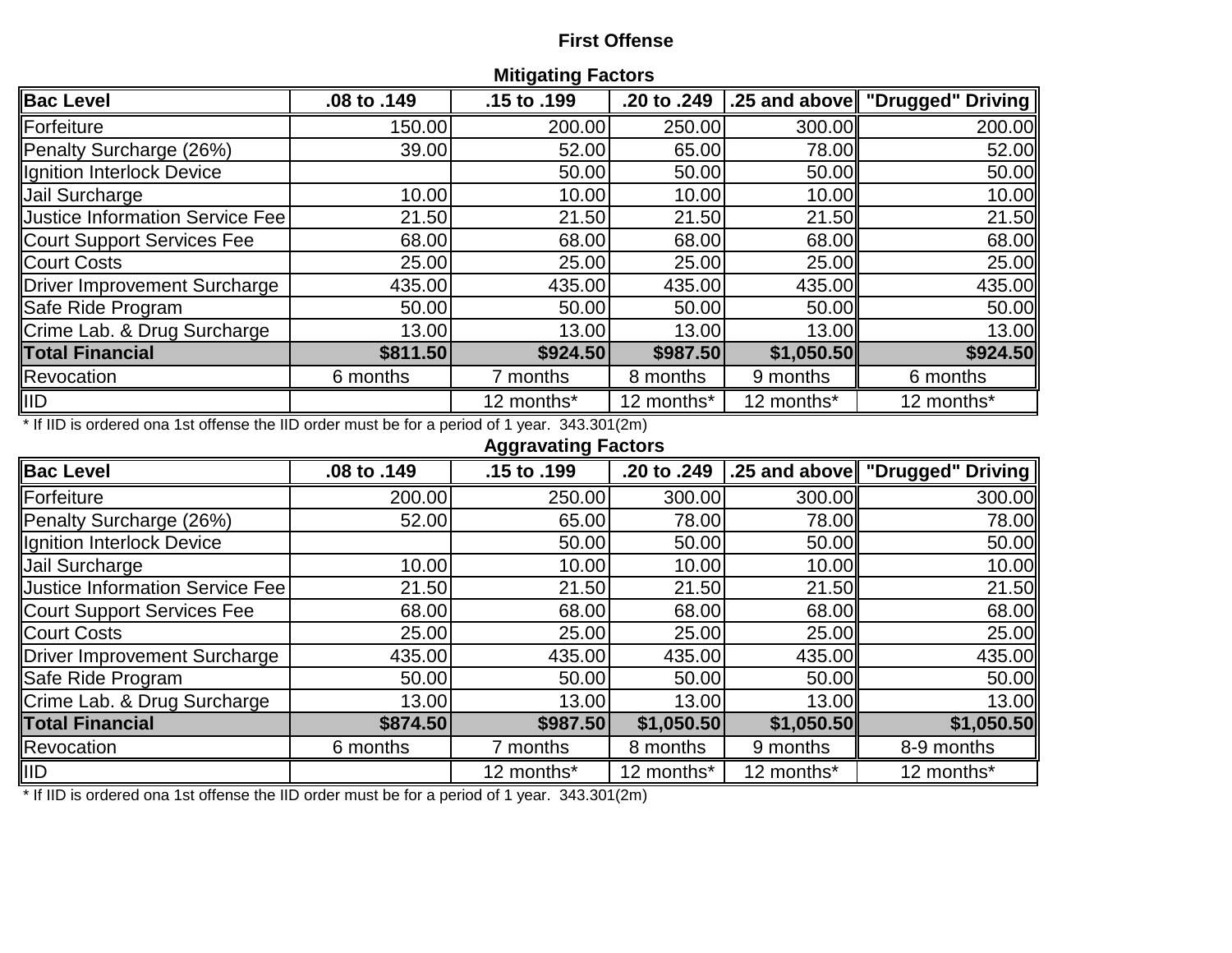### **First Offense With Minor Passenger Mitigating Factors**

| <b>Bac Level</b>             | .08 to .149 | .15 to .199  | .20 to .249 |             | .25 and above   "Drugged" Driving |
|------------------------------|-------------|--------------|-------------|-------------|-----------------------------------|
| Fine                         | 350.00      | 400.00       | 450.00      | 500.00      | 400.00                            |
| Penalty Surcharge (26%)      | 91.00       | 104.00       | 117.00      | 130.00      | 104.00                            |
| Ignition Interlock Device    |             | 50.00        | 50.00       | 50.00       | 50.00                             |
| Jail Surcharge               | 10.00       | 10.00        | 10.00       | 10.00       | 10.00                             |
| Victim-Witness Surcharge     | 67.00       | 67.00        | 67.00       | 67.00       | 67.00                             |
| <b>Court Costs</b>           | 163.00      | 163.00       | 163.00      | 163.00      | 163.00                            |
| DNA Surcharge                | 200.00      | 200.00       | 200.00      | 200.00      | 200.00                            |
| Driver Improvement Surcharge | 435.00      | 435.00       | 435.00      | 435.00      | 435.00                            |
| Safe Ride Program            | 50.00       | 50.00        | 50.00       | 50.00       | 50.00                             |
| Crime Lab. & Drug Surcharge  | 13.00       | 13.00        | 13.00       | 13.00       | 13.00                             |
| <b>Total Financial</b>       | \$1,379.00  | \$1,492.00   | \$1,555.00  | \$1,618.00  | \$1,492.00                        |
| Jail                         | $5-30$ days | $10-60$ days | 20-90 days  | 90-180 days | 60-180 days                       |
| Revocation and IID           | 12 months*  | 14 months    | 16 months   | 18 months   | 14-18 months                      |

\* IID is not an option for .15 <

\*\* If the defendant is placed on probation you must impose at least the minimum mandatory period of confinement as a condition of probation.

The defendant is eligible to receive good time under Sec. 302.43. See Sec. 973.09(1)(d)

| <b>Aggravating Factors</b>   |             |             |             |              |                                 |  |  |  |  |  |
|------------------------------|-------------|-------------|-------------|--------------|---------------------------------|--|--|--|--|--|
| <b>Bac Level</b>             | .08 to .149 | .15 to .199 | .20 to .249 |              | .25 and above "Drugged" Driving |  |  |  |  |  |
| Fine                         | 400.00      | 450.00      | 500.00      | 550.00       | 550.00                          |  |  |  |  |  |
| Penalty Surcharge (26%)      | 104.00      | 117.00      | 130.00      | 143.00       | 143.00                          |  |  |  |  |  |
| Ignition Interlock Device    |             | 50.00       | 50.00       | 50.00        | 50.00                           |  |  |  |  |  |
| Jail Surcharge               | 10.00       | 10.00       | 10.00       | 10.00        | 10.00                           |  |  |  |  |  |
| Victim-Witness Surcharge     | 67.00       | 67.00       | 67.00       | 67.00        | 67.00                           |  |  |  |  |  |
| <b>Court Costs</b>           | 163.00      | 163.00      | 163.00      | 163.00       | 163.00                          |  |  |  |  |  |
| DNA Surcharge                | 200.00      | 200.00      | 200.00      | 200.00       | 200.00                          |  |  |  |  |  |
| Driver Improvement Surcharge | 435.00      | 435.00      | 435.00      | 435.00       | 435.00                          |  |  |  |  |  |
| Safe Ride Program            | 50.00       | 50.00       | 50.00       | 50.00        | 50.00                           |  |  |  |  |  |
| Crime Lab. & Drug Surcharge  | 13.00       | 13.00       | 13.00       | 13.00ll      | 13.00                           |  |  |  |  |  |
| <b>Total Financial</b>       | \$1,442.00  | \$1,555.00  | \$1,618.00  | \$1,681.00   | \$1,681.00                      |  |  |  |  |  |
| Jail                         | 30-60 days  | 60-90 days  | 90-180 days | 120-180 days | 120-180 days                    |  |  |  |  |  |
| <b>Revocation and IID</b>    | 14 months*  | 16 months   | 18 months   | 18 months    | 18 months                       |  |  |  |  |  |

\* IID is not an option for .15 <

\*\* If the defendant is placed on probation you must impose at least the minimum mandatory period of confinement as a condition of probation. The defendant is eligible to receive good time under Sec. 302.43. See Sec. 973.09(1)(d)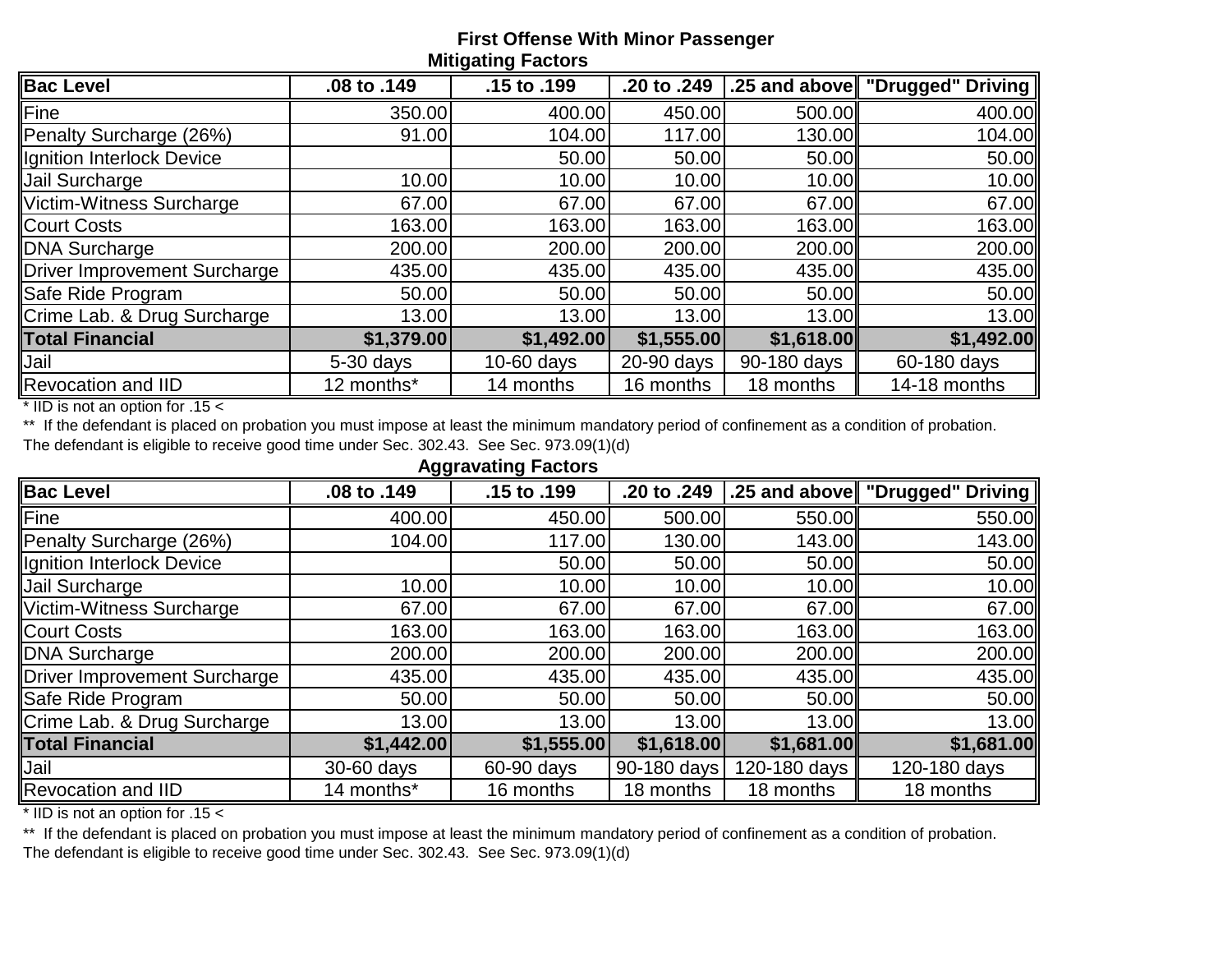### **Second Offense**

| <b>MILIYALING FALLUIS</b>    |             |              |             |             |                                  |  |  |  |  |  |
|------------------------------|-------------|--------------|-------------|-------------|----------------------------------|--|--|--|--|--|
| <b>Bac Level</b>             | .02 to .149 | .15 to .199  | .20 to .249 |             | 25 and above   "Drugged" Driving |  |  |  |  |  |
| Fine                         | 350.00      | 400.00       | 450.00      | 500.00      | 400.00                           |  |  |  |  |  |
| Penalty Surcharge (26%)      | 91.00       | 104.00       | 117.00      | 130.00      | 104.00                           |  |  |  |  |  |
| Ignition Interlock Device    | 50.00       | 50.00        | 50.00       | 50.00       | 50.00                            |  |  |  |  |  |
| Jail Surcharge               | 10.00       | 10.00        | 10.00       | 10.00       | 10.00                            |  |  |  |  |  |
| Victim-Witness Surcharge     | 67.00       | 67.00        | 67.00       | 67.00       | 67.00                            |  |  |  |  |  |
| <b>Court Costs</b>           | 163.00      | 163.00       | 163.00      | 163.00      | 163.00                           |  |  |  |  |  |
| <b>DNA Surcharge</b>         | 200.00      | 200.00       | 200.00      | 200.00      | 200.00                           |  |  |  |  |  |
| Driver Improvement Surcharge | 435.00      | 435.00       | 435.00      | 435.00      | 435.00                           |  |  |  |  |  |
| Safe Ride Program            | 50.00       | 50.00        | 50.00       | 50.00       | 50.00                            |  |  |  |  |  |
| Crime Lab. & Drug Surcharge  | 13.00       | 13.00        | 13.00       | 13.00       | 13.00                            |  |  |  |  |  |
| <b>Total Financial</b>       | \$1,429.00  | \$1,492.00   | \$1,555.00  | \$1,618.00  | \$1,492.00                       |  |  |  |  |  |
| Jail                         | $5-30$ days | $10-60$ days | 20-90 days  | 90-180 days | 10-90 days                       |  |  |  |  |  |
| <b>Revocation and IID</b>    | 12 months   | 14 months    | 16 months   | 18 months   | 14-16 months                     |  |  |  |  |  |

**Mitigating Factors**

\* If the defendant is placed on probation you must impose at least the minimum mandatory period of confinement as a condition of probation. The defendant is eligible to receive good time under Sec. 302.43. See Sec. 973.09(1)(d)

| <b>Aggravating Factors</b>          |             |             |             |              |                                 |  |  |  |  |  |
|-------------------------------------|-------------|-------------|-------------|--------------|---------------------------------|--|--|--|--|--|
| <b>Bac Level</b>                    | .02 to .149 | .15 to .199 | .20 to .249 |              | .25 and above "Drugged" Driving |  |  |  |  |  |
| Fine                                | 400.00      | 450.00      | 500.00      | 550.00       | 450.00                          |  |  |  |  |  |
| Penalty Surcharge (26%)             | 104.00      | 117.00      | 130.00      | 143.00       | 117.00                          |  |  |  |  |  |
| Ignition Interlock Device           | 50.00       | 50.00       | 50.00       | 50.00        | 50.00                           |  |  |  |  |  |
| Jail Surcharge                      | 10.00       | 10.00       | 10.00       | 10.00        | 10.00                           |  |  |  |  |  |
| <b>Victim-Witness Surcharge</b>     | 67.00       | 67.00       | 67.00       | 67.00        | 67.00                           |  |  |  |  |  |
| <b>Court Costs</b>                  | 163.00      | 163.00      | 163.00      | 163.00       | 163.00                          |  |  |  |  |  |
| <b>DNA Surcharge</b>                | 200.00      | 200.00      | 200.00      | 200.00       | 200.00                          |  |  |  |  |  |
| <b>Driver Improvement Surcharge</b> | 435.00      | 435.00      | 435.00      | 435.00       | 435.00                          |  |  |  |  |  |
| Safe Ride Program                   | 50.00       | 50.00       | 50.00       | 50.00        | 50.00                           |  |  |  |  |  |
| Crime Lab. & Drug Surcharge         | 13.00       | 13.00       | 13.00       | 13.00        | 13.00                           |  |  |  |  |  |
| <b>Total Financial</b>              | \$1,492.00  | \$1,555.00  | \$1,618.00  | \$1,681.00   | \$1,555.00                      |  |  |  |  |  |
| Jail                                | 30-60 days  | 60-90 days  | 90-180 days | 120-180 days | 60-180 days                     |  |  |  |  |  |
| <b>Revocation and IID</b>           | 14 months   | 16 months   | 18 months   | 18 months    | 16-18 months                    |  |  |  |  |  |

\* If the defendant is placed on probation you must impose at least the minimum mandatory period of confinement as a condition of probation. The defendant is eligible to receive good time under Sec. 302.43. See Sec. 973.09(1)(d)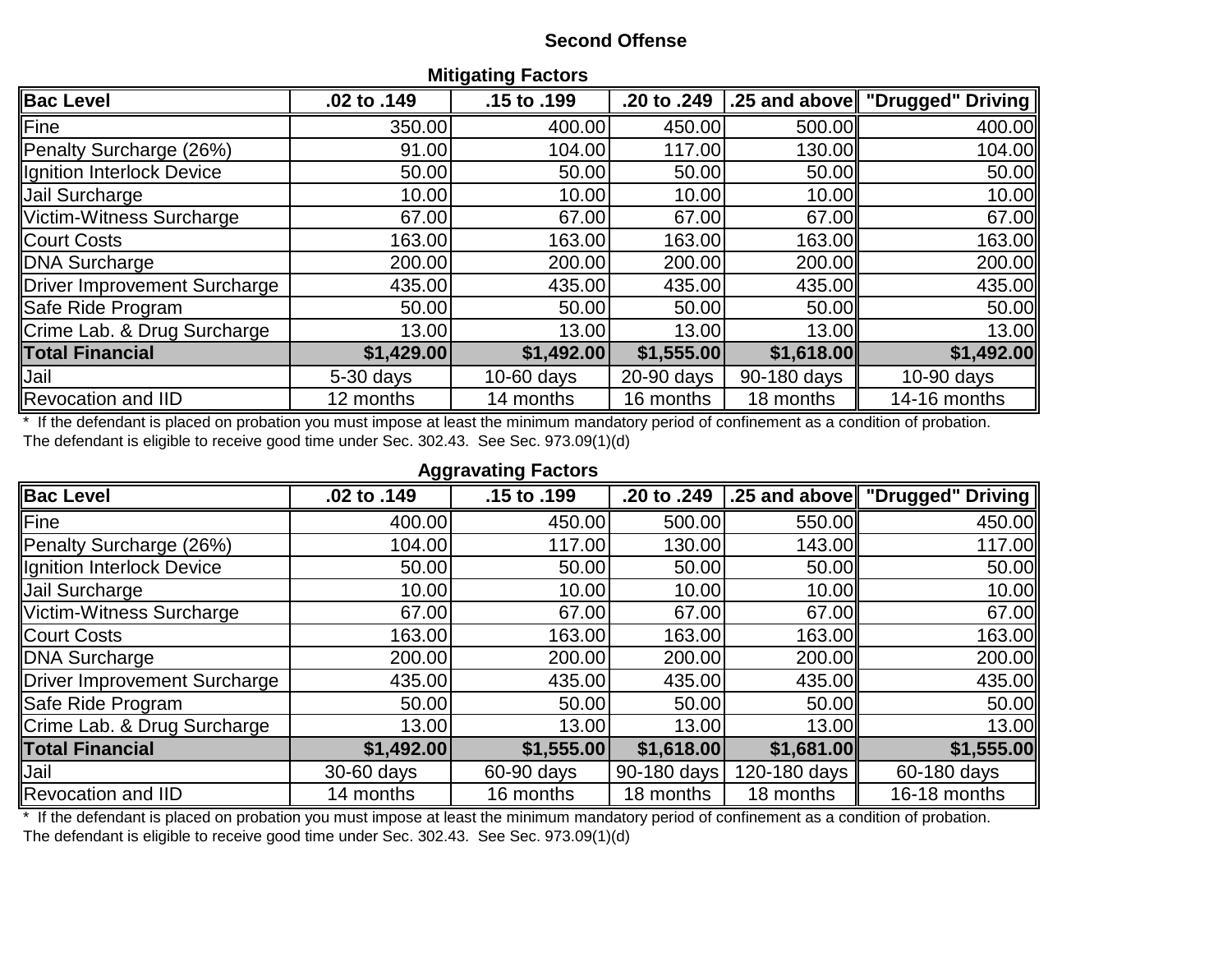### **Third Offense**

(ineligible for bail or stay after conviction - 973.15(8)(a)(3)) **Mitigating Factors**

| mugaang ravioro                     |                                      |             |             |            |                                 |  |  |  |  |
|-------------------------------------|--------------------------------------|-------------|-------------|------------|---------------------------------|--|--|--|--|
| <b>Bac Level</b>                    | .02 to .169                          | .17 to .199 | .20 to .249 |            | .25 and above "Drugged" Driving |  |  |  |  |
| Fine                                | 600.00                               | 1200.00     | 1800.00     | 2400.00    | 1200.00                         |  |  |  |  |
| Penalty Surcharge (26%)             | 156.00                               | 312.00      | 468.00      | 624.00     | 312.00                          |  |  |  |  |
| Ignition Interlock Device           | 50.00                                | 50.00       | 50.00       | 50.00      | 50.00                           |  |  |  |  |
| Jail Surcharge                      | 10.00                                | 12.00       | 18.00       | 24.00      | 12.00                           |  |  |  |  |
| Victim-Witness Surcharge            | 67.00                                | 67.00       | 67.00       | 67.00      | 67.00                           |  |  |  |  |
| <b>Court Costs</b>                  | 163.00                               | 163.00      | 163.00      | 163.00     | 163.00                          |  |  |  |  |
| <b>DNA Surcharge</b>                | 200.00                               | 200.00      | 200.00      | 200.00     | 200.00                          |  |  |  |  |
| <b>Driver Improvement Surcharge</b> | 435.00                               | 435.00      | 435.00      | 435.00     | 435.00                          |  |  |  |  |
| Safe Ride Program                   | 50.00                                | 50.00       | 50.00       | 50.00      | 50.00                           |  |  |  |  |
| Crime Lab. & Drug Surcharge         | 13.00                                | 13.00       | 13.00       | 13.00      | 13.00                           |  |  |  |  |
| <b>Total Financial</b>              | \$1,744.00                           | \$2,502.00  | \$3,264.00  | \$4,026.00 | \$2,502.00                      |  |  |  |  |
| Jail                                | 45 days -5 months 60 days - 6 months |             | 3-7 months  | 4-9 months | 60 days - 9 months              |  |  |  |  |
| Revocation and IID                  | 24 months                            | 27 months   | 30 months   | 33 months  | 27-33 months                    |  |  |  |  |

\* If the defendant is placed on probation you must impose at least the minimum mandatory period of confinement as a condition of probation. The defendant is eligible to receive good time under Sec. 302.43. See Sec. 973.09(1)(d)

| <b>Aggravating Factors</b>          |                   |             |             |             |                                 |  |  |  |  |  |
|-------------------------------------|-------------------|-------------|-------------|-------------|---------------------------------|--|--|--|--|--|
| <b>Bac Level</b>                    | .02 to .169       | .17 to .199 | .20 to .249 |             | .25 and above "Drugged" Driving |  |  |  |  |  |
| Fine                                | 650.00            | 1300.00     | 1950.00     | 2600.00     | 1300.00                         |  |  |  |  |  |
| Penalty Surcharge (26%)             | 169.00            | 338.00      | 507.00      | 676.00      | 338.00                          |  |  |  |  |  |
| Ignition Interlock Device           | 50.00             | 50.00       | 50.00       | 50.00       | 50.00                           |  |  |  |  |  |
| Jail Surcharge                      | 10.00             | 13.00       | 19.50       | 26.00       | 13.00                           |  |  |  |  |  |
| Victim-Witness Surcharge            | 67.00             | 67.00       | 67.00       | 67.00       | 67.00                           |  |  |  |  |  |
| <b>Court Costs</b>                  | 163.00            | 163.00      | 163.00      | 163.00      | 163.00                          |  |  |  |  |  |
| <b>DNA Surcharge</b>                | 200.00            | 200.00      | 200.00      | 200.00      | 200.00                          |  |  |  |  |  |
| <b>Driver Improvement Surcharge</b> | 435.00            | 435.00      | 435.00      | 435.00      | 435.00                          |  |  |  |  |  |
| Safe Ride Program                   | 50.00             | 50.00       | 50.00       | 50.00       | 50.00                           |  |  |  |  |  |
| Crime Lab. & Drug Surcharge         | 13.00             | 13.00       | 13.00       | 13.00       | 13.00                           |  |  |  |  |  |
| <b>Total Financial</b>              | \$1,807.00        | \$2,629.00  | \$3,454.50  | \$4,280.00  | \$2,629.00                      |  |  |  |  |  |
| Jail                                | 60 days -6 months | 4-8 months  | 7 mo.-1 yr. | 9 mo.-1 yr. | $4 \text{ mo} - 1 \text{ year}$ |  |  |  |  |  |
| <b>Revocation and IID</b>           | 27 months         | 30 months   | 33 months   | 36 months   | 30-60 months                    |  |  |  |  |  |

\* If the defendant is placed on probation you must impose at least the minimum mandatory period of confinement as a condition of probation. The defendant is eligible to receive good time under Sec. 302.43. See Sec. 973.09(1)(d)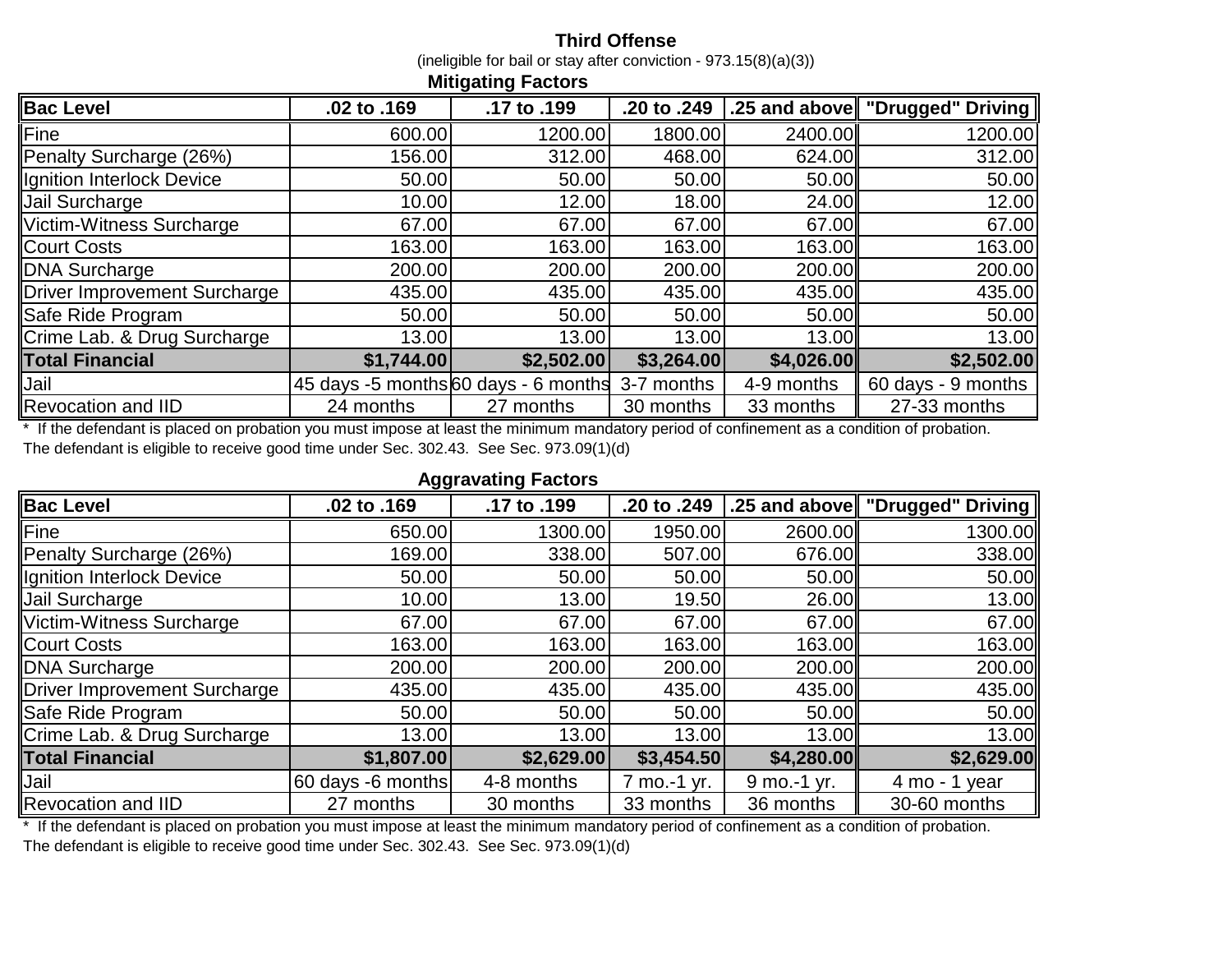### **Fourth Offense (Misdemeanor)**

(ineligible for bail or stay after conviction - 973.15(8)(a)(3))

| munganny i avioro                   |               |                |              |               |               |                  |  |  |
|-------------------------------------|---------------|----------------|--------------|---------------|---------------|------------------|--|--|
| <b>Bac Level</b>                    | .02 to .079   | $.08 - .169$   | $.17 - .199$ | .20 to .249   | .25 and above | Drugged Drivingt |  |  |
| Fine                                | 650.00        | 750.00         | 1500.00      | 2250.00       | 3000.00       | 1500.00          |  |  |
| Penalty Surcharge (26%)             | 169.00        | 195.00         | 390.00       | 585.00        | 780.00        | 390.00           |  |  |
| Ignition Interlock Device           | 50.00         | 50.00          | 50.00        | 50.00         | 50.00         | 50.00            |  |  |
| Jail Surcharge                      | 10.00         | 10.00          | 15.00        | 22.50         | 30.00         | 15.00            |  |  |
| Victim-Witness Surcharge            | 92.00         | 92.00          | 92.00        | 92.00         | 92.00         | 92.00            |  |  |
| <b>Court Costs</b>                  | 163.00        | 163.00         | 163.00       | 163.00        | 163.00        | 163.00           |  |  |
| <b>DNA Surcharge</b>                | 250.00        | 250.00         | 250.00       | 250.00        | 250.00        | 250.00           |  |  |
| <b>Driver Improvement Surcharge</b> | 435.00        | 435.00         | 435.00       | 435.00        | 435.00        | 435.00           |  |  |
| Safe Ride Program                   | 50.00         | 50.00          | 50.00        | 50.00         | 50.00         | 50.00            |  |  |
| Crime Lab. & Drug Surcharge         | 13.00         | 13.00          | 13.00        | 13.00         | 13.00         | 13.00            |  |  |
| <b>Total Financial</b>              | \$1,882.00    | \$2,008.00     | \$2,958.00   | \$3,910.50    | \$4,863.00    | \$2,958.00       |  |  |
| <b>Jail/Initial Confinement</b>     | 60 days- 6mo. | 75 days- 7 mo. | 4 mo.-1 yr.  | $6$ mo.-1 yr. | $9$ mo.-1 yr. | 4 mo.-1 yr.      |  |  |
| <b>Revocation and IID</b>           | 24 months     | 24 months      | 27 months    | 33 months     | 36 months     | 27 mo - 36 mo    |  |  |

If the defendant is placed on probation you must impose at least the minimum mandatory period of confinement as a condition of probation.

**Mitigating Factors**

The defendant is eligible to receive good time under Sec. 302.43. See Sec. 973.09(1)(d)

† See "December 1, 2018 Modification" on page 2 titled "Modifications to OWI Guidelines"

### **Aggravating Factors**

| <b>Bac Level</b>                | .02 to .079    | $.08 - .169$  | $.17 - .199$ | .20 to .249   | .25 and above  | <b>Drugged Drivingt</b> |
|---------------------------------|----------------|---------------|--------------|---------------|----------------|-------------------------|
| Fine                            | 900.00         | 1000.00       | 2000.00      | 3000.00       | 4000.00        | 2000.00                 |
| Penalty Surcharge (26%)         | 234.00         | 260.00        | 520.00       | 780.00        | 1040.00        | 520.00                  |
| Ignition Interlock Device       | 50.00          | 50.00         | 50.00        | 50.00         | 50.00          | 50.00                   |
| Jail Surcharge                  | 10.00          | 10.00         | 20.00        | 30.00         | 40.00          | 20.00                   |
| Victim-Witness Surcharge        | 92.00          | 92.00         | 92.00        | 92.00         | 92.00          | 92.00                   |
| <b>Court Costs</b>              | 163.00         | 163.00        | 163.00       | 163.00        | 163.00         | 163.00                  |
| <b>DNA Surcharge</b>            | 250.00         | 250.00        | 250.00       | 250.00        | 250.00         | 250.00                  |
| Driver Improvement Surcharge    | 435.00         | 435.00        | 435.00       | 435.00        | 435.00         | 435.00                  |
| Safe Ride Program               | 50.00          | 50.00         | 50.00        | 50.00         | 50.00          | 50.00                   |
| Crime Lab. & Drug Surcharge     | 13.00          | 13.00         | 13.00        | 13.00         | 13.00          | 13.00                   |
| <b>Total Financial</b>          | \$2,197.00     | \$2,323.00    | \$3,593.00   | \$4,863.00    | \$6,133.00     | \$3,593.00              |
| <b>Jail/Initial Confinement</b> | 75 days- 7 mo. | 3 mo. - 9 mo. | 6 mo.-1 yr.  | 8 mo. - 1 yr. | 10 mo. - 1 yr. | 6 mo - 1 yr             |
| <b>Revocation and IID</b>       | 27 months      | 33 months     | 36 months    | 36 months     | 36 months      | 36 months               |

If the defendant is placed on probation you must impose at least the minimum mandatory period of confinement as a condition of probation.

The defendant is eligible to receive good time under Sec. 302.43. See Sec. 973.09(1)(d)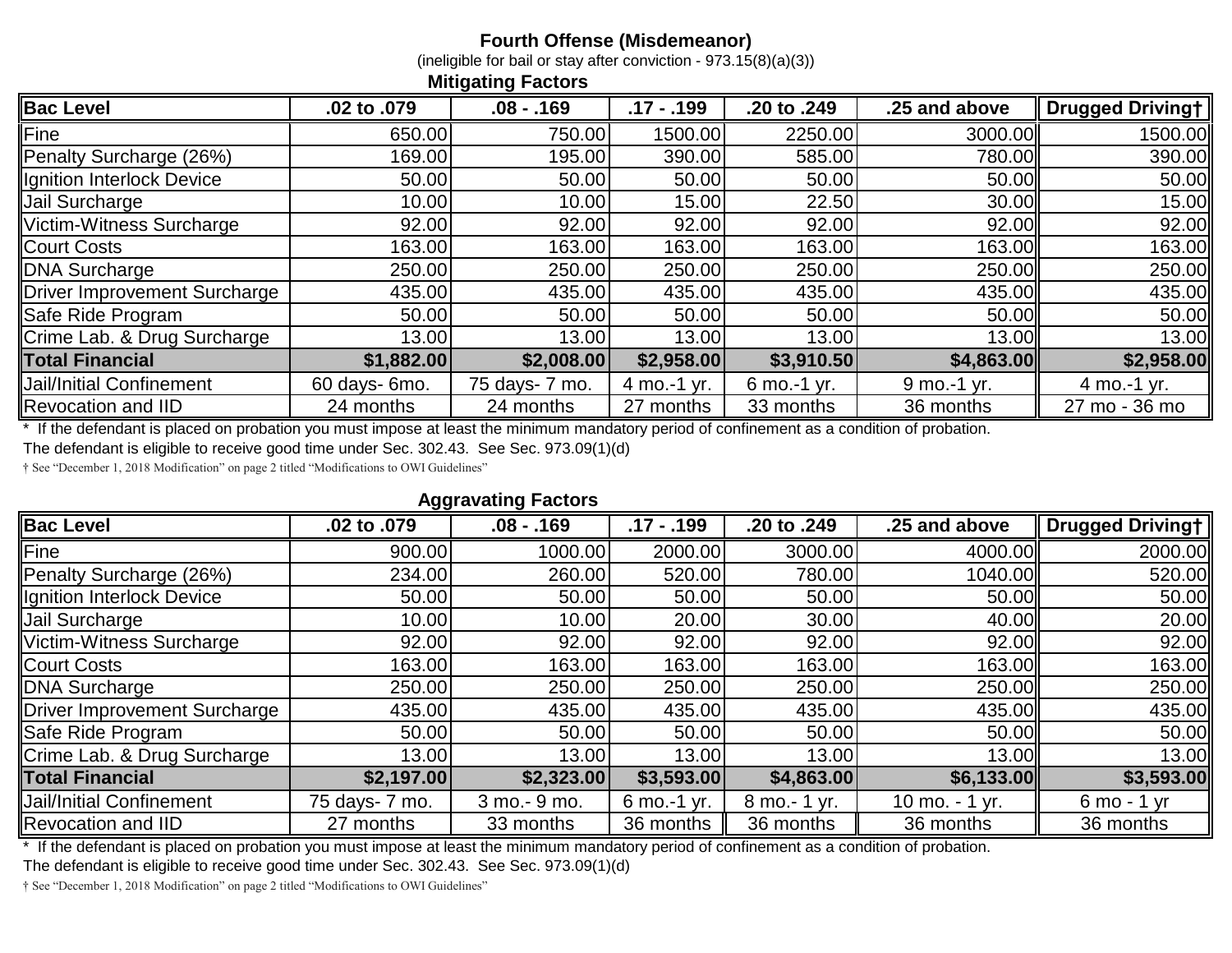## **Fourth Offense (Felony)**

(ineligible for bail or stay after conviction -  $973.15(8)(a)(3)$ )

### **Mitigating Factors**

| <b>Bac Level</b>                | .02 to .079  | $.08 - .169$ | $.17 - .199$ | .20 to .249  | .25 and above | <b>Drugged Drivingt</b> |
|---------------------------------|--------------|--------------|--------------|--------------|---------------|-------------------------|
| Fine                            | 650.00       | 750.00       | 1500.00      | 2250.00      | 3000.00       | 1500.00                 |
| Penalty Surcharge (26%)         | 169.00       | 195.00       | 390.00       | 585.00       | 780.00        | 390.00                  |
| Ignition Interlock Device       | 50.00        | 50.00        | 50.00        | 50.00        | 50.00         | 50.00                   |
| Jail Surcharge                  | 10.00        | 10.00        | 15.00        | 22.50        | 30.00         | 15.00                   |
| Victim-Witness Surcharge        | 92.00        | 92.00        | 92.00        | 92.00        | 92.00         | 92.00                   |
| <b>Court Costs</b>              | 163.00       | 163.00       | 163.00       | 163.00       | 163.00        | 163.00                  |
| <b>DNA Surcharge</b>            | 250.00       | 250.00       | 250.00       | 250.00       | 250.00        | 250.00                  |
| Driver Improvement Surcharge    | 435.00       | 435.00       | 435.00       | 435.00       | 435.00        | 435.00                  |
| Safe Ride Program               | 50.00        | 50.00        | 50.00        | 50.00        | 50.00         | 50.00                   |
| Crime Lab. & Drug Surcharge     | 13.00        | 13.00        | 13.00        | 13.00        | 13.00         | 13.00                   |
| <b>Total Financial</b>          | \$1,882.00   | \$2,008.00   | \$2,958.00   | \$3,910.50   | \$4,863.00    | \$2,958.00              |
| <b>Jail/Initial Confinement</b> | 4 mo.-1 yrs. | 6 mo.-2 yrs. | 8 mo.-2 yrs. | 9 mo.-3 yrs. | 10 mo.-3 yrs. | 8 mo. - 3 yrs.          |
| <b>Revocation and IID</b>       | 24 months    | 24 months    | 27 months    | 33 months    | 36 months     | 27 mo. - 36 mo.         |

\* If the defendant is placed on probation you must impose at least the minimum mandatory period of confinement as a condition of probation.

The defendant is eligible to receive good time under Sec. 302.43. See Sec. 973.09(1)(d)

† See "December 1, 2018 Modification" on page 2 titled "Modifications to OWI Guidelines"

#### **Aggravating Factors**

| <b>Bac Level</b>                | --<br>.02 to .079 | $.08 - .169$ | $.17 - .199$ | .20 to .249  | .25 and above | <b>Drugged Drivingt</b> |
|---------------------------------|-------------------|--------------|--------------|--------------|---------------|-------------------------|
| Fine                            | 900.00            | 1000.00      | 2000.00      | 3000.00      | 4000.00ll     | 2000.00                 |
| Penalty Surcharge (26%)         | 234.00            | 260.00       | 520.00       | 780.00       | 1040.00ll     | 520.00                  |
| Ignition Interlock Device       | 50.00             | 50.00        | 50.00        | 50.00        | 50.00         | 50.00                   |
| Jail Surcharge                  | 10.00             | 10.00        | 20.00        | 30.00        | 40.00         | 20.00                   |
| Victim-Witness Surcharge        | 92.00             | 92.00        | 92.00        | 92.00        | 92.00         | 92.00                   |
| <b>Court Costs</b>              | 163.00            | 163.00       | 163.00       | 163.00       | 163.00        | 163.00                  |
| DNA Surcharge                   | 250.00            | 250.00       | 250.00       | 250.00       | 250.00        | 250.00                  |
| Driver Improvement Surcharge    | 435.00            | 435.00       | 435.00       | 435.00       | 435.00        | 435.00                  |
| Safe Ride Program               | 50.00             | 50.00        | 50.00        | 50.00        | 50.00         | 50.00                   |
| Crime Lab. & Drug Surcharge     | 13.00             | 13.00        | 13.00        | 13.00        | 13.00         | 13.00                   |
| <b>Total Financial</b>          | \$2,197.00        | \$2,323.00   | \$3,593.00   | \$4,863.00   | \$6,133.00    | \$3,593.00              |
| <b>Jail/Initial Confinement</b> | mo.-18 mo         | 9 mo.-2 yrs. | $yr.-3 yrs.$ | $yr.-3 yrs.$ | $yr.-3 vrs.$  | $\sqrt{r}$ .-3 yrs.     |
| <b>Revocation and IID</b>       | 27 months         | 33 months    | 36 months    | 36 months    | 36 months     | 36 months               |

\* If the defendant is placed on probation you must impose at least the minimum mandatory period of confinement as a condition of probation.

The defendant is eligible to receive good time under Sec. 302.43. See Sec. 973.09(1)(d)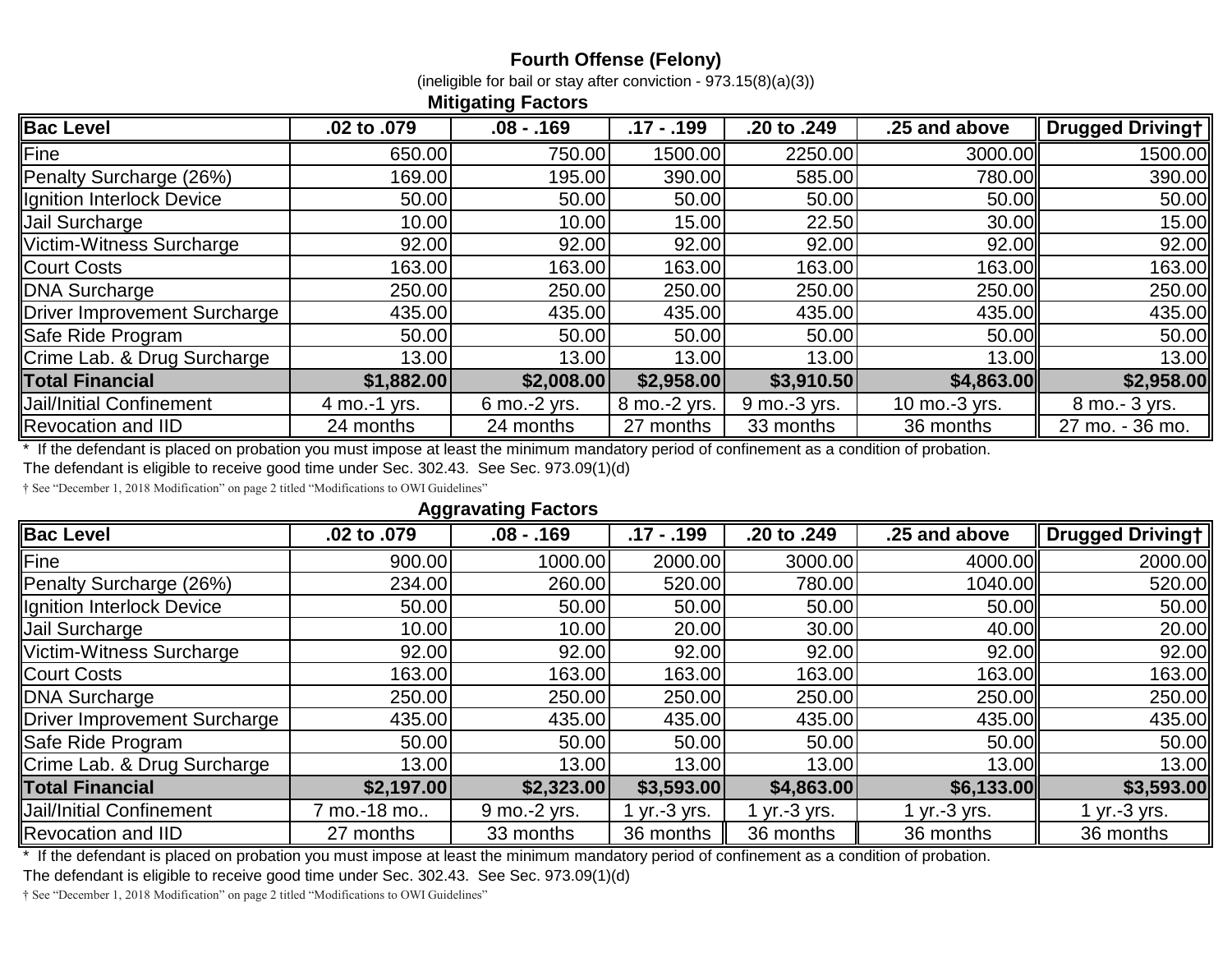### **Fifth and Sixth Offense**

(ineligible for bail or stay after conviction - 973.15(8)(a)(3))

| mugaang ravioro                 |                  |                  |              |              |                 |                  |  |
|---------------------------------|------------------|------------------|--------------|--------------|-----------------|------------------|--|
| <b>Bac Level</b>                | .02 to .079      | $.08 - .169$     | $.17 - .199$ | .20 to .249  | .25 and above   | Drugged Drivingt |  |
| Fine                            | 1200.00          | 1500.00          | 3000.00      | 4500.00      | 6000.00         | 3000.00          |  |
| Penalty Surcharge (26%)         | 312.00           | 390.00           | 780.00       | 1170.00      | 1560.00         | 780.00           |  |
| Ignition Interlock Device       | 50.00            | 50.00            | 50.00        | 50.00        | 50.00           | 50.00            |  |
| Jail Surcharge                  | 12.00            | 15.00            | 30.00        | 45.00        | 60.00           | 30.00            |  |
| Victim-Witness Surcharge        | 92.00            | 92.00            | 92.00        | 92.00        | 92.00           | 92.00            |  |
| <b>Court Costs</b>              | 163.00           | 163.00           | 163.00       | 163.00       | 163.00          | 163.00           |  |
| <b>DNA Surcharge</b>            | 250.00           | 250.00           | 250.00       | 250.00       | 250.00          | 250.00           |  |
| Driver Improvement Surcharge    | 435.00           | 435.00           | 435.00       | 435.00       | 435.00          | 435.00           |  |
| Safe Ride Program               | 50.00            | 50.00            | 50.00        | 50.00        | 50.00           | 50.00            |  |
| Crime Lab. & Drug Surcharge     | 13.00            | 13.00            | 13.00        | 13.00        | 13.00           | 13.00            |  |
| <b>Total Financial</b>          | \$2,577.00       | \$2,958.00       | \$4,863.00   | \$6,768.00   | \$8,673.00      | \$4,863.00       |  |
| <b>Jail/Initial Confinement</b> | 18 months -2 yrs | 18 months -3 yrs | 18 mth-3 yrs | 18 mth-3 yrs | 18 mth $-3$ yrs | 18 mth $-3$ yrs  |  |
| <b>Revocation and IID</b>       | 36 months        | 36 months        | 36 months    | 36 months    | 36 months       | 36 months        |  |

\* If the defendant is placed on probation you must impose at least the minimum mandatory period of confinement as a condition of probation.

**Mitigating Factors**

The defendant is eligible to receive good time under Sec. 302.43. See Sec. 973.09(1)(d)

† See "December 1, 2018 Modification" on page 2 titled "Modifications to OWI Guidelines"

**Aggravating Factors**

| <b>Bac Level</b>                | .02 to .079     | $.08 - .169$     | $.17 - .199$  | .20 to .249 | .25 and above      | Drugged Drivingt |
|---------------------------------|-----------------|------------------|---------------|-------------|--------------------|------------------|
| Fine                            | 1500.00         | 1700.00          | 3400.00       | 5100.00     | 6800.00            | 3400.00          |
| Penalty Surcharge (26%)         | 390.00          | 442.00           | 884.00        | 1326.00     | 1768.00            | 884.00           |
| Ignition Interlock Device       | 50.00           | 50.00            | 50.00         | 50.00       | 50.00              | 50.00            |
| Jail Surcharge                  | 15.00           | 17.00            | 34.00         | 51.00       | 68.00              | 34.00            |
| Victim-Witness Surcharge        | 92.00           | 92.00            | 92.00         | 92.00       | 92.00              | 92.00            |
| <b>Court Costs</b>              | 163.00          | 163.00           | 163.00        | 163.00      | 163.00             | 163.00           |
| <b>DNA Surcharge</b>            | 250.00          | 250.00           | 250.00        | 250.00      | 250.00             | 250.00           |
| Driver Improvement Surcharge    | 435.00          | 435.00           | 435.00        | 435.00      | 435.00             | 435.00           |
| Safe Ride Program               | 50.00           | 50.00            | 50.00         | 50.00       | 50.00              | 50.00            |
| Crime Lab. & Drug Surcharge     | 13.00           | 13.00            | 13.00         | 13.00       | 13.00              | 13.00            |
| <b>Total Financial</b>          | \$2,958.00      | \$3,212.00       | \$5,371.00    | \$7,530.00  | \$9,689.00         | \$5,371.00       |
| <b>Jail/Initial Confinement</b> | 18 mth $-3$ yrs | 18 $mth - 3$ yrs | 18 mo. -3 yrs | $2-3$ yrs   | $2.5$ yrs $-3$ yrs | 18 mo. -3 yrs    |
| <b>Revocation and IID</b>       | 36 months       | 36 months        | 36 months     | 36 months   | 36 months          | 36 months        |

\* If the defendant is placed on probation you must impose at least the minimum mandatory period of confinement as a condition of probation.

The defendant is eligible to receive good time under Sec. 302.43. See Sec. 973.09(1)(d)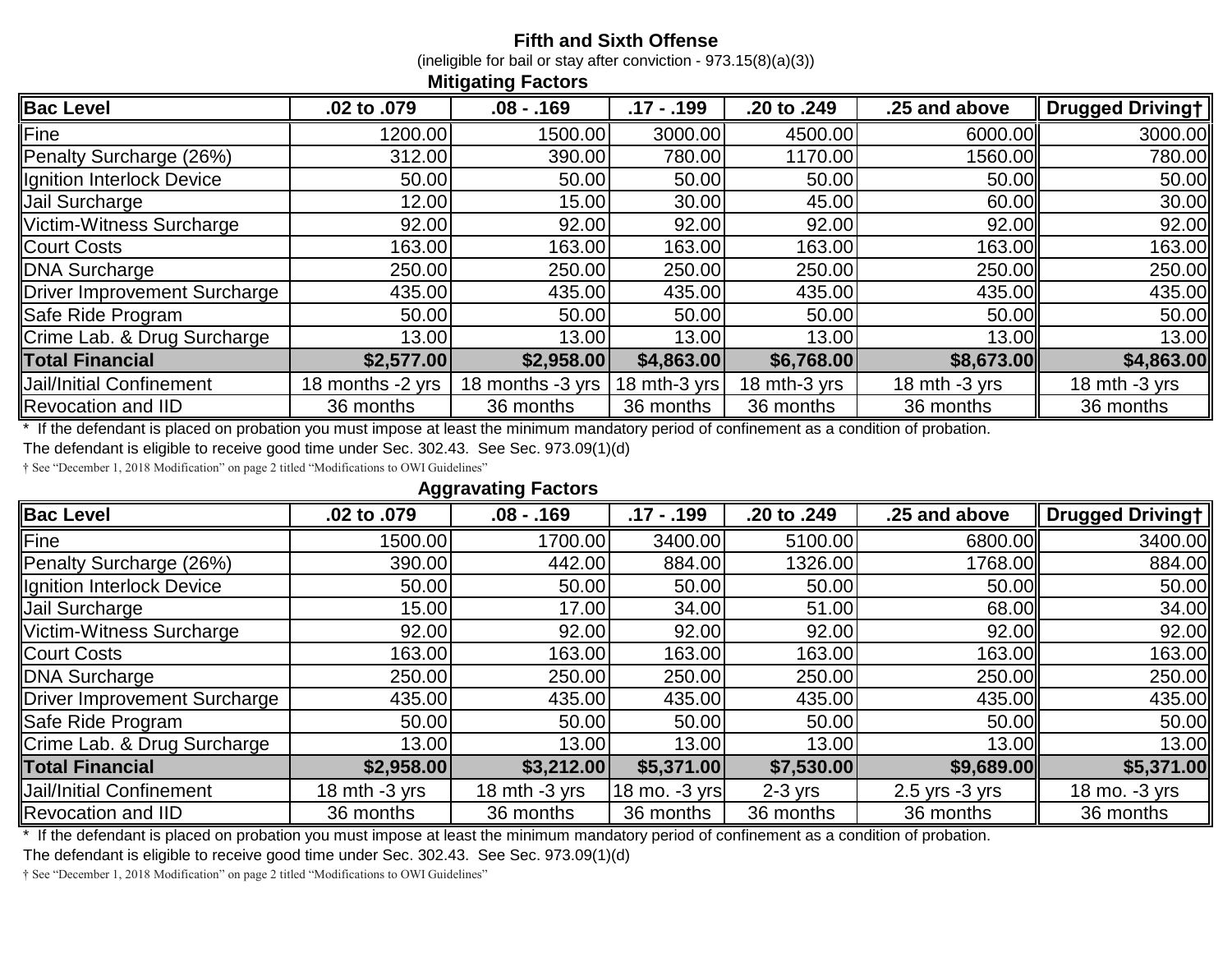### **Seventh - Ninth Offense**

(ineligible for bail or stay after conviction - 973.15(8)(a)(3))

|                              |             | <b>Mitigating Factors</b> |               |             |               |                  |
|------------------------------|-------------|---------------------------|---------------|-------------|---------------|------------------|
| <b>Bac Level</b>             | .02 to .079 | $.08 - .169$              | $.17 - .199$  | .20 to .249 | .25 and above | Drugged Driving+ |
| Fine                         | 1400.00     | 1700.00                   | 3200.00       | 4700.00     | 6200.00       | 3200.00          |
| Penalty Surcharge (26%)      | 364.00      | 442.00                    | 832.00        | 1222.00     | 1612.00       | 832.00           |
| Ignition Interlock Device    | 50.00       | 50.00                     | 50.00         | 50.00       | 50.00         | 50.00            |
| Jail Surcharge               | 12.00       | 15.00                     | 30.00         | 45.00       | 60.00         | 30.00            |
| Victim-Witness Surcharge     | 92.00       | 92.00                     | 92.00         | 92.00       | 92.00         | 92.00            |
| <b>Court Costs</b>           | 163.00      | 163.00                    | 163.00        | 163.00      | 163.00        | 163.00           |
| <b>DNA Surcharge</b>         | 250.00      | 250.00                    | 250.00        | 250.00      | 250.00        | 250.00           |
| Driver Improvement Surcharge | 435.00      | 435.00                    | 435.00        | 435.00      | 435.00        | 435.00           |
| Safe Ride Program            | 50.00       | 50.00                     | 50.00         | 50.00       | 50.00         | 50.00            |
| Crime Lab. & Drug Surcharge  | 13.00       | 13.00                     | 13.00         | 13.00       | 13.00         | 13.00            |
| <b>Total Financial</b>       | \$2,829.00  | \$3,210.00                | \$5,115.00    | \$7,020.00  | \$8,925.00    | \$5,115.00       |
| Initial Confinement          | $3 - 4$ yrs | $3 - 4.5$ yrs             | $3.5 - 5$ yrs | $4 - 5$ yrs | $4.5 - 5$ yrs | $3.5 - 5$ yrs    |
| <b>Revocation and IID</b>    | 36 months   | 36 months                 | 36 months     | 36 months   | 36 months     | 36 months        |

† See "December 1, 2018 Modification" on page 2 titled "Modifications to OWI Guidelines"

**Aggravating Factors**

| <b>Bac Level</b>             | .02 to .079   | $.08 - .169$    | $.17 - .199$ | .20 to .249   | .25 and above | <b>Drugged Drivingt</b> |
|------------------------------|---------------|-----------------|--------------|---------------|---------------|-------------------------|
| <b>Fine</b>                  | 1700.00       | 1900.00         | 3600.00      | 5300.00       | 7000.00       | 3600.00                 |
| Penalty Surcharge (26%)      | 442.00        | 494.00          | 936.00       | 1378.00       | 1820.00       | 936.00                  |
| Ignition Interlock Device    | 50.00         | 50.00           | 50.00        | 50.00         | 50.00         | 50.00                   |
| Jail Surcharge               | 15.00         | 17.00           | 34.00        | 51.00         | 68.00         | 34.00                   |
| Victim-Witness Surcharge     | 92.00         | 92.00           | 92.00        | 92.00         | 92.00         | 92.00                   |
| <b>Court Costs</b>           | 163.00        | 163.00          | 163.00       | 163.00        | 163.00        | 163.00                  |
| <b>DNA Surcharge</b>         | 250.00        | 250.00          | 250.00       | 250.00        | 250.00        | 250.00                  |
| Driver Improvement Surcharge | 435.00        | 435.00          | 435.00       | 435.00        | 435.00        | 435.00                  |
| Safe Ride Program            | 50.00         | 50.00           | 50.00        | 50.00         | 50.00         | 50.00                   |
| Crime Lab. & Drug Surcharge  | 13.00         | 13.00           | 13.00        | 13.00         | 13.00         | 13.00                   |
| <b>Total Financial</b>       | \$3,210.00    | \$3,464.00      | \$5,623.00   | \$7,782.00    | \$9,941.00    | \$5,623.00              |
| Initial Confinement          | $3.5 - 4$ yrs | $3.5 - 4.5$ yrs | $4 - 5$ yrs  | $4.5 - 5$ yrs | $4.5 - 5$ yrs | $4 - 5$ yrs             |
| <b>Revocation and IID</b>    | 36 months     | 36 months       | 36 months    | 36 months     | 36 months     | 36 months               |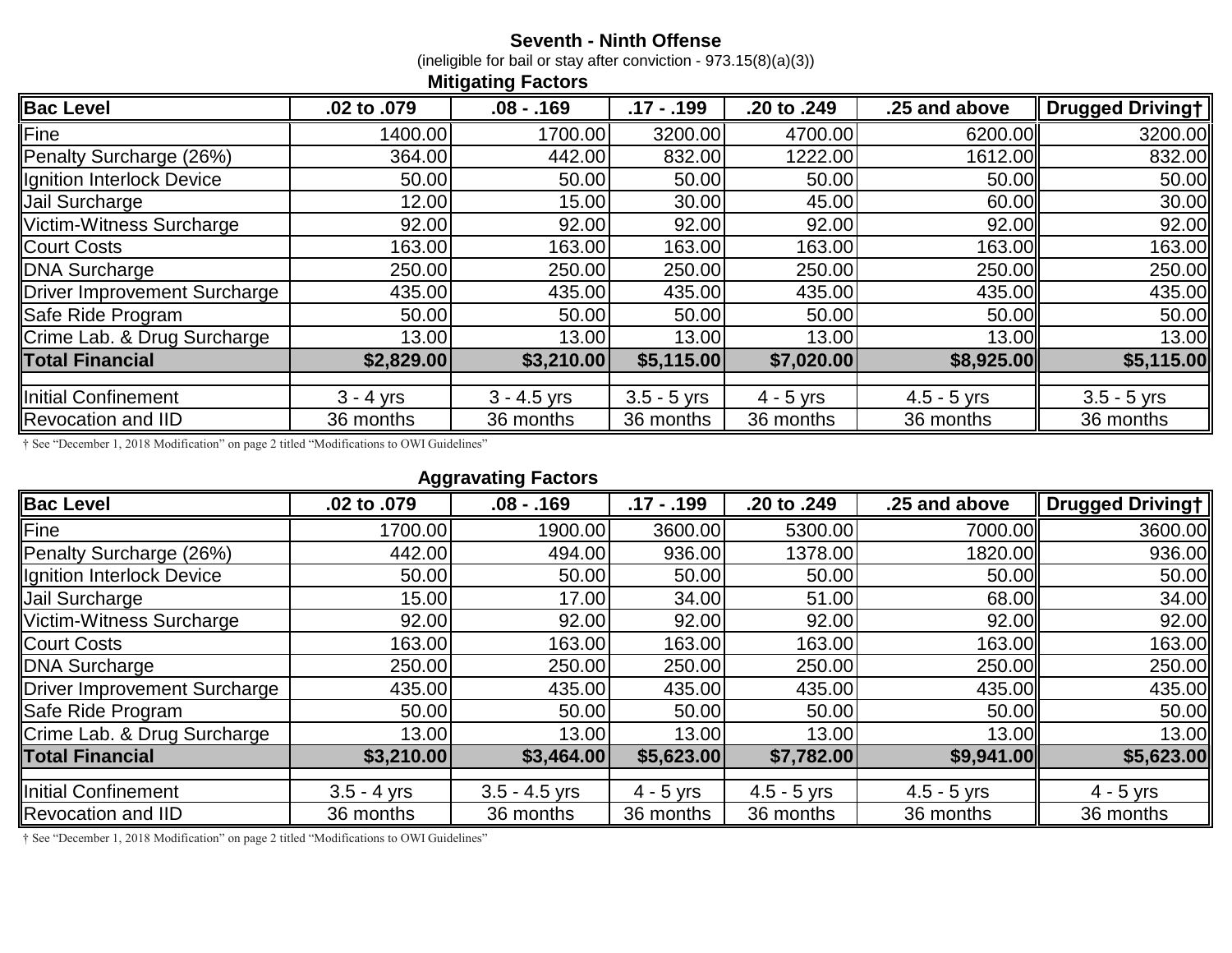### **Tenth or Greater Offense**

(ineligible for bail or stay after conviction - 973.15(8)(a)(3))

|                                     |             | <b>Mitigating Factors</b> |              |                 |               |                  |
|-------------------------------------|-------------|---------------------------|--------------|-----------------|---------------|------------------|
| <b>Bac Level</b>                    | .02 to .079 | $.08 - .169$              | $.17 - .199$ | .20 to .249     | .25 and above | Drugged Drivingt |
| Fine                                | 1600.00     | 1900.00                   | 3400.00      | 4900.00         | 6400.00       | 3400.00          |
| Penalty Surcharge (26%)             | 416.00      | 494.00                    | 884.00       | 1274.00         | 1664.00       | 884.00           |
| Ignition Interlock Device           | 50.00       | 50.00                     | 50.00        | 50.00           | 50.00         | 50.00            |
| Jail Surcharge                      | 12.00       | 15.00                     | 30.00        | 45.00           | 60.00         | 30.00            |
| Victim-Witness Surcharge            | 92.00       | 92.00                     | 92.00        | 92.00           | 92.00         | 92.00            |
| <b>Court Costs</b>                  | 163.00      | 163.00                    | 163.00       | 163.00          | 163.00        | 163.00           |
| <b>DNA Surcharge</b>                | 250.00      | 250.00                    | 250.00       | 250.00          | 250.00        | 250.00           |
| <b>Driver Improvement Surcharge</b> | 435.00      | 435.00                    | 435.00       | 435.00          | 435.00        | 435.00           |
| Safe Ride Program                   | 50.00       | 50.00                     | 50.00        | 50.00           | 50.00         | 50.00            |
| Crime Lab. & Drug Surcharge         | 13.00       | 13.00                     | 13.00        | 13.00           | 13.00         | 13.00            |
| <b>Total Financial</b>              | \$3,081.00  | \$3,462.00                | \$5,367.00   | \$7,272.00      | \$9,177.00    | \$5,367.00       |
| Initial Confinement                 | $4 - 5$ yrs | $4.5 - 5.5$ yrs           | $5 - 6$ yrs  | $5.5 - 6.5$ yrs | $6 - 10$ yrs  | $5 - 10$ yrs     |
| <b>Revocation and IID</b>           | 36 months   | 36 months                 | 36 months    | 36 months       | 36 months     | 36 months        |

† See "December 1, 2018 Modification" on page 2 titled "Modifications to OWI Guidelines"

**Aggravating Factors**

| <b>Bac Level</b>                    | .02 to .079     | $.08 - .169$ | $.17 - .199$    | .20 to .249  | .25 and above  | Drugged Driving+ |
|-------------------------------------|-----------------|--------------|-----------------|--------------|----------------|------------------|
| Fine                                | 1900.00         | 2100.00      | 3800.00         | 5500.00      | 7200.00        | 3800.00          |
| Penalty Surcharge (26%)             | 494.00          | 546.00       | 988.00          | 1430.00      | 1872.00        | 988.00           |
| Ignition Interlock Device           | 50.00           | 50.00        | 50.00           | 50.00        | 50.00          | 50.00            |
| Jail Surcharge                      | 15.00           | 17.00        | 34.00           | 51.00        | 68.00          | 34.00            |
| Victim-Witness Surcharge            | 92.00           | 92.00        | 92.00           | 92.00        | 92.00          | 92.00            |
| <b>Court Costs</b>                  | 163.00          | 163.00       | 163.00          | 163.00       | 163.00         | 163.00           |
| <b>DNA Surcharge</b>                | 250.00          | 250.00       | 250.00          | 250.00       | 250.00         | 250.00           |
| <b>Driver Improvement Surcharge</b> | 435.00          | 435.00       | 435.00          | 435.00       | 435.00         | 435.00           |
| Safe Ride Program                   | 50.00           | 50.00        | 50.00           | 50.00        | 50.00          | 50.00            |
| Crime Lab. & Drug Surcharge         | 13.00           | 13.00        | 13.00           | 13.00        | 13.00          | 13.00            |
| <b>Total Financial</b>              | \$3,462.00      | \$3,716.00   | \$5,875.00      | \$8,034.00   | \$10,193.00    | \$5,875.00       |
| <b>Initial Confinement</b>          | $4.5 - 5.5$ yrs | $5-6$ yrs    | $5.5 - 6.5$ yrs | $6 - 10$ yrs | $6.5 - 10$ yrs | $6.5 - 10$ yrs   |
| <b>Revocation and IID</b>           | 36 months       | 36 months    | 36 months       | 36 months    | 36 months      | 36 months        |